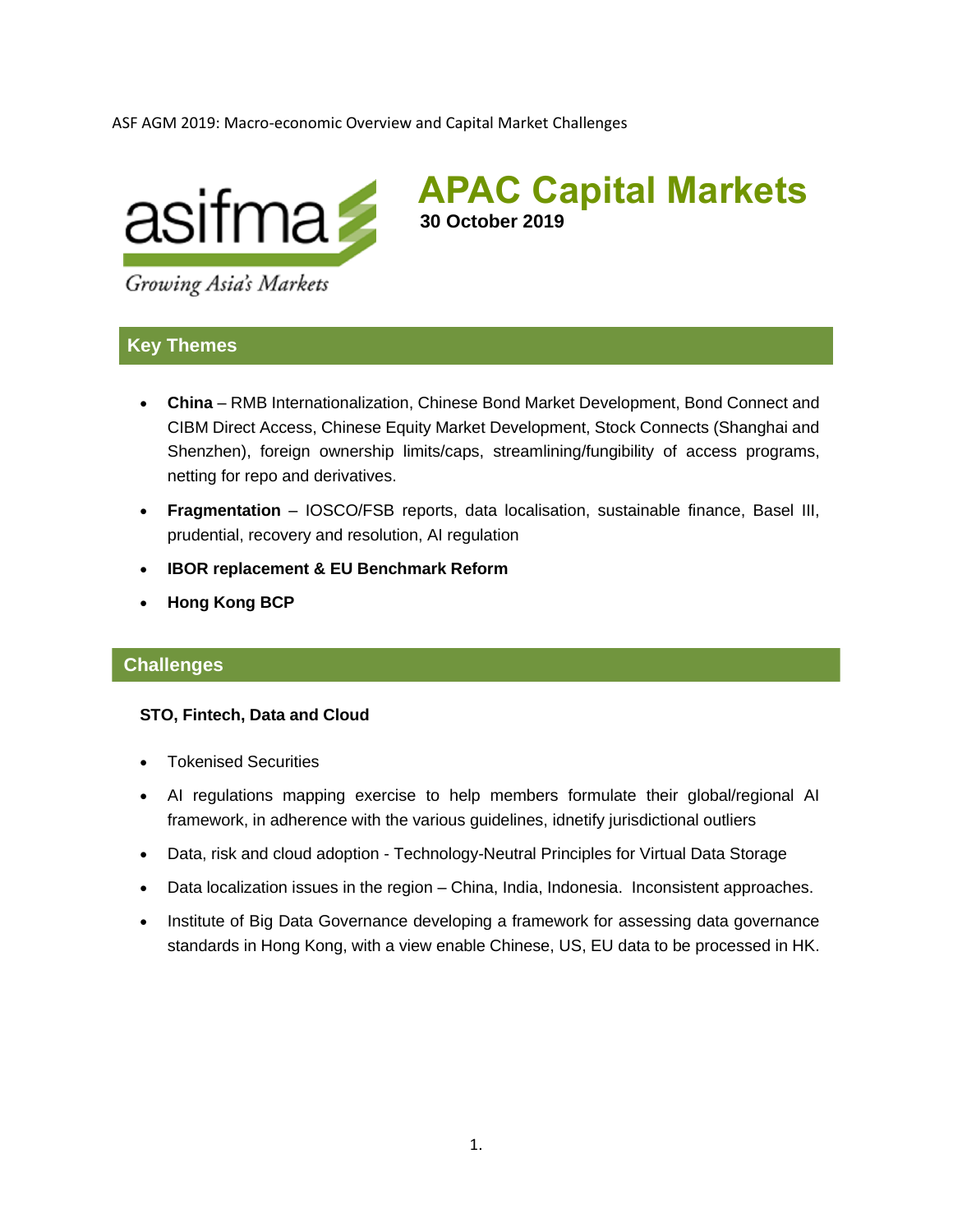## **Compliance and Tax**

- Close-to-final Hong Kong KYC Standard which to alleviate KYC burdens.
- PBOC UBO identifications and AML/KYC issues.

## **COO and BCP**

- Post go-live issues around COO Interoperability on 10 October.
- GFMA a global business continuity exercises (known as Quantum Dawn V) to focus on practicing and improving coordination with key industry and government partners in order to maintain equity market operations in the event of a systemic cyber-attack. This exercise is scheduled to take place on 7 November 2019.
- Hong Kong

## **Equity Capital Markets**

- Need for best practice guidance for sharing of due diligence relating to HK IPOs. The Due Diligence Working Group will meet on 4 November to review a third draft.
- Proposals to improve the Hong Kong IPO market, in consultation with AAMG's buy side members. This may be used for advocacy with HKEX and SFC prior to their soft consultation likely to be issued by end of year.

### **Fragmentation**

• ASIFMA continues to execute an advocacy strategy developed with the Public Policy Committee highlighting fragmentation issues; planned future efforts include engagement with FSB and IOSCO following publication of their reports on fragmentation and GFMA overseeing the first annual report on fragmentation by the IOSCO AMCC to the IOSCO board into which ASIFMA will feed its concerns. PRA is exploring the development of a whitepaper on this topic, providing data and examples related to Asia Pacific.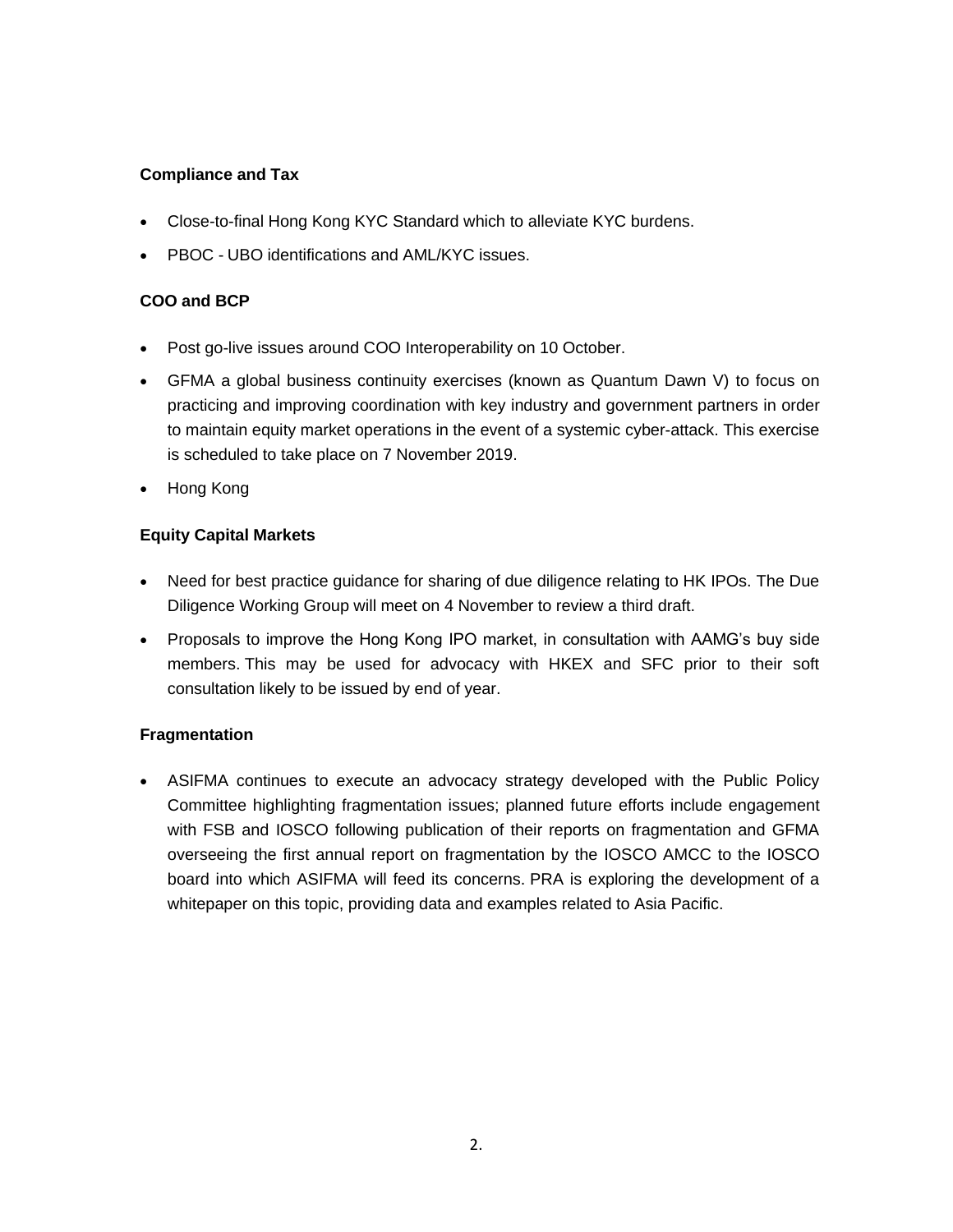#### **Prudential and Recovery & Resolution**

- Need for consistency and coordination in final Basel III reforms advocacy letter to be sent to key regulators in the region.
- HKMA consultation on the revised Supervisory Policy Manual (SPM) Module RE-1 on "Recovery Planning" on 11 October.
- ASIFMA Recovery and Resolution grid comparing key features of RRP regimes in APAC jurisdictions, with plans to launch a user-friendly website version.
- ASIFMA is in the process of drafting an email to MAS and other Asian governmental stakeholders in relation to LIBOR transition. ASIFMA will share the US Treasury's Guidance and some proposed accounting treatments with the MAS.

### **Equities**

- **General** 
	- − Korea meeting with onshore SROs (KRX, KSD, KOFIA) and associations to explore advocacy on abnormal trading rules and labor laws
	- − Engaging with select Asian exchanges to finalize a set of minimum standards, guidelines, and best practices for exchange volatility controls in Asia.
	- − Verifying ASIFMA's analysis of exchange execution and settlement fees across Asia's Exchanges.
- IOI/Client Facilitation
	- − Working with ATF and Q15 on an Industry charter to standardize the tagging and usage of IOIs (Indications of Interest).
	- − Engaging with the SFC on client consent for the facilitation of odd lots.
	- − Continuing to work with FIX on a solution for client facilitation and consent.
	- − Will be exploring Tag 29 upon finalization of the IOI Charter.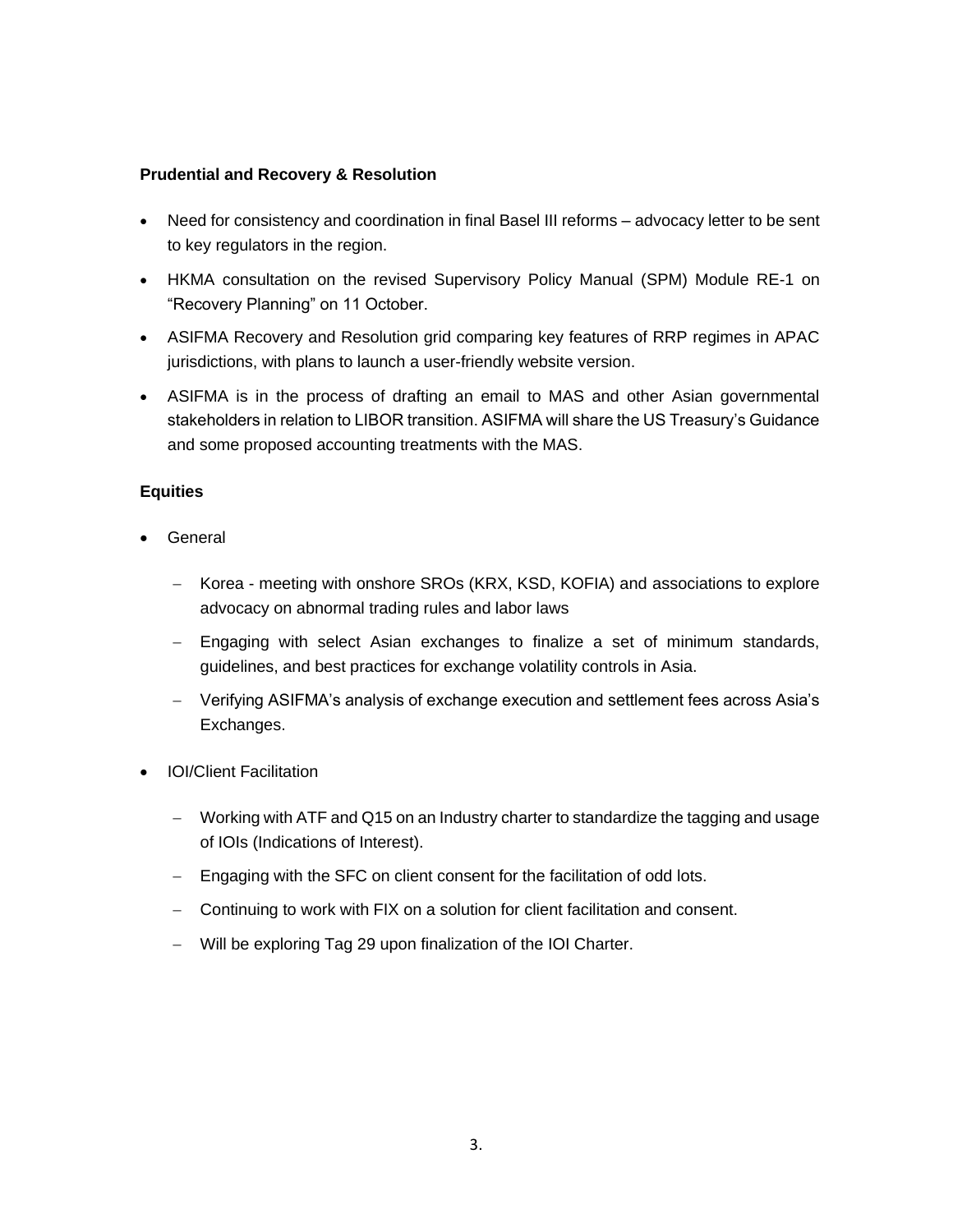## • China Equities

- − Setting up a WG to explore how best to address CSRC's request to ASIFMA for more information re OTC derivatives.
- − Continuing to work with HKEX on the development of Super SPSA (Omnibus Trading).
- − Continuing to lobby HKEX to introduce Holiday Trading and Block Trading solutions for Stock Connect.
- − Continuing to work with PASLA, Chinese regulators, and exchanges on SBL in both the QFII/RQFII channel and the Stock Connect channel.
- Warrants
	- − Exploring streamlining the Listed Structured Products Issuance cycle and associated documentation, as well as the MCE Announcement process.
	- − Partnering with IFEC to improve Hong Kong investor education regarding Listed Structured Products.
- Post Trade
	- − Will recommend HKEX to accept non cash collateral and encourage the adoption of the tri-party model.
	- − Will be requesting Thai SROs to introduce a rule requiring issuers to announce the restricted country list for corporate actions prior to the record date.
	- − Exploring a standardized ASIFMA CCP questionnaire.
- Proprietary Trading WG
	- − Will be exploring with HKEX whether it will be possible to tag and cross short sell blocks.

### **Fixed Income**

- India Fixed Income
- IBOR Transition
	- − Market education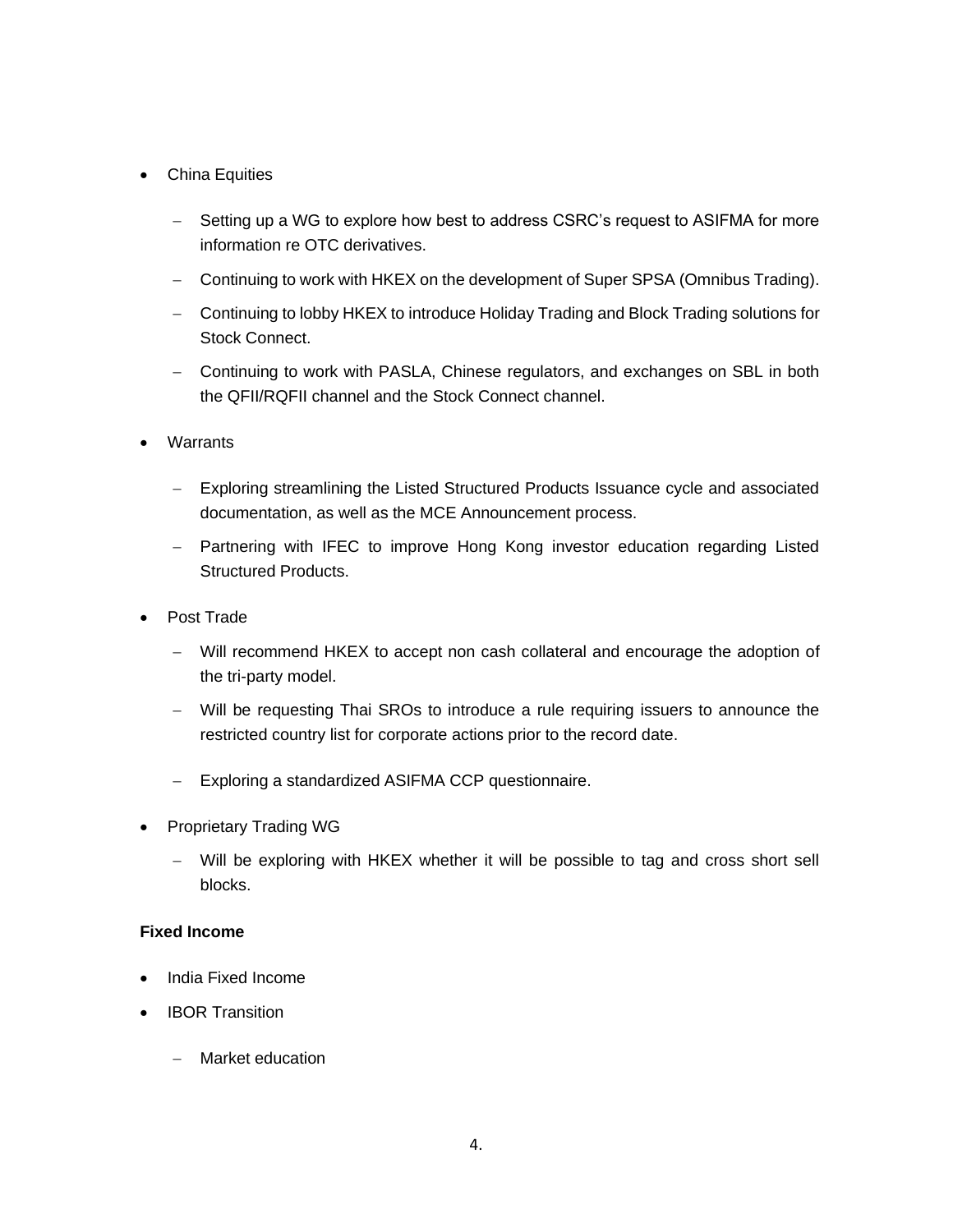#### **Asset Management Group**

- China
	- − Onshore operational questions/issues
	- − QFII/RQFII and other China developments (including move towards broker settlement model)
- Equities
	- − Hong Kong IPO issues
	- − Indication of Interest (IOI) and client facilitation
	- − Stock Connect enhancements, such as Super SPSA and ChiNext investment
- Fixed Income
	- − Bond Connect fee invoicing and other buy side issues with the Chinese and Hong Kong authorities
	- − MAS and China on bond market development
	- − New credit issuances in Asia and strengthening of covenants in bond issues
	- − Bond defaults are dealt with overseas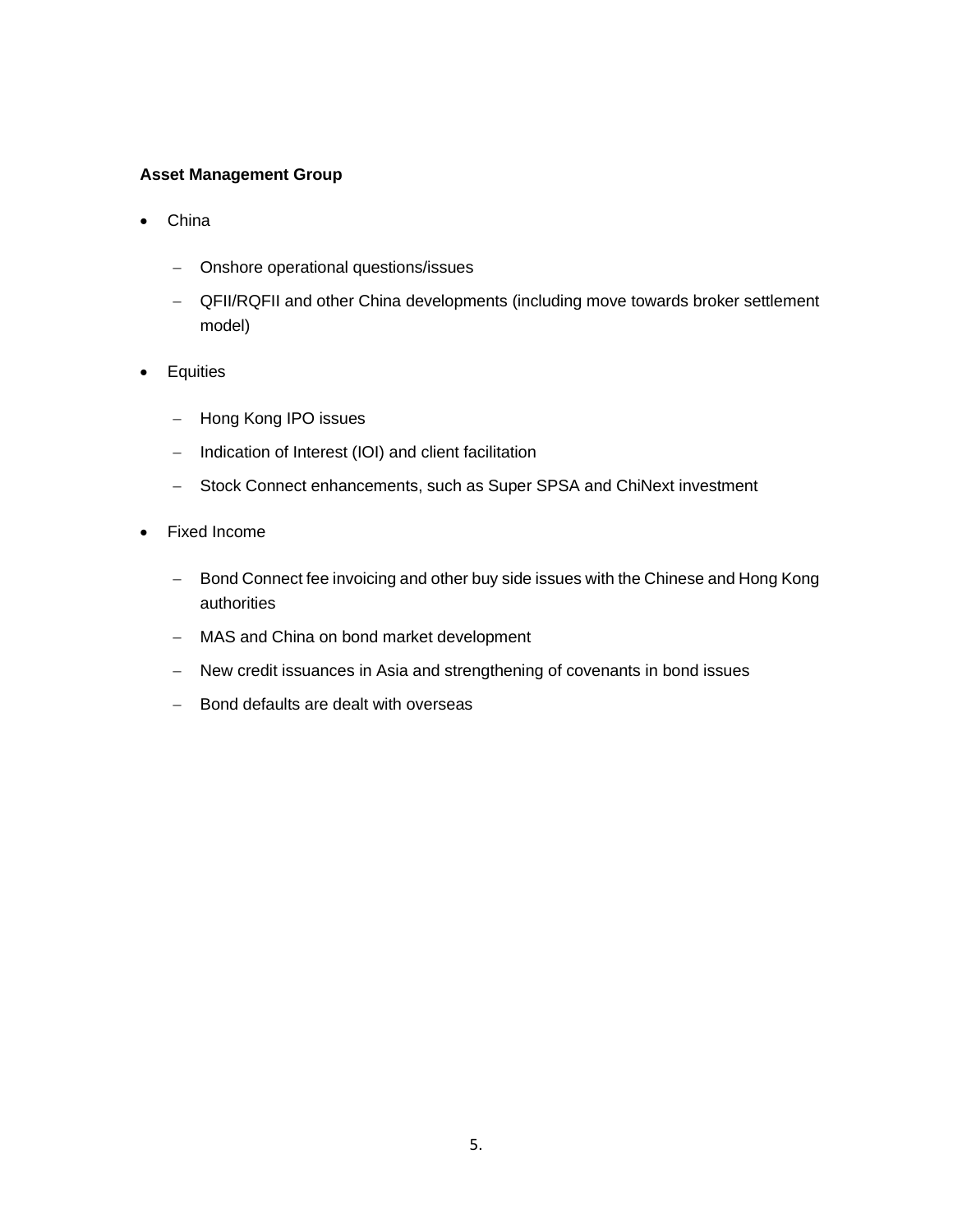#### **Positive Developments**

- **India FPI Reform:** SEBI Board decided on 21 August to adopt most of the recommendations of the Khan Committee that ASIFMA has suggested, in particular the removal of the broad based requirement for Category II Foreign Portfolio Investors (FPIs) which AAMG has been advocating for years.
- **New Provisions for the Administration of Equity Ownership in Securities Companies in China:** CSRC issued in July 2019 their final rules for shareholders of securities JVs. They announced the removal of the RMB100 bn net asset requirement and provided a fiveyear grace period to any securities companies whose controlling or major shareholders fail to satisfy certain conditions. These were two points ASIFMA had asked for in the consultation process and subsequent meetings with the CSRC.
- **CIBM Bond Trading Settlement Cycle Extension:** CFETS, ChinaBond (CCDC) and Shanghai Clearing House (SCH) jointly announced on 23 August that foreign institutional investors can now choose T+3 settlement cycle for their bond trading in CIBM in addition to the previously available T+0, T+1 and T+2 options. The T+3 option is available for any bond trades with at least one of the settlement counterparties being a foreign institutional investor. The types of bond trading eligible for T+3 settlement cycle include spot trading, pledged repo, outright repo and bond borrowing and lending. This is what ASIFMA has been advocating and was also mentioned in ASIFMA white paper, "China's Capital Markets: The Pace Change of Accelerates" published in June 2019.
- **SFC DS-OL:** Over the last 6 months, ASIFMA has worked extensively with the SFC on their Data Standard for the Order Lifecycle (DS-OL). Further to ASIFMA feedback, the SFC adopted most of our suggestions in the final technical specifications and FAQs and importantly, extended the implementation timeline from 9 months to 15 months.
- **SEBI Prohibition of Insider Trading (PIT):** Following ASIFMA's response to SEBI's amended Personal Insider Trading rules and subsequent follow-up meetings with SEBI, SEBI confirmed that i) only pure investment/holding companies that do not have any other business purpose would be required to be identified as 'designated person' by the intermediary/fiduciary and ii) it was clarified that disclosure under Clause 12 would be required when a designated person gives a loan or gift during the immediate preceding 12 months, equivalent to at least 25% of his/her annual income and not if the payments received by the designated person as repayment of such loan.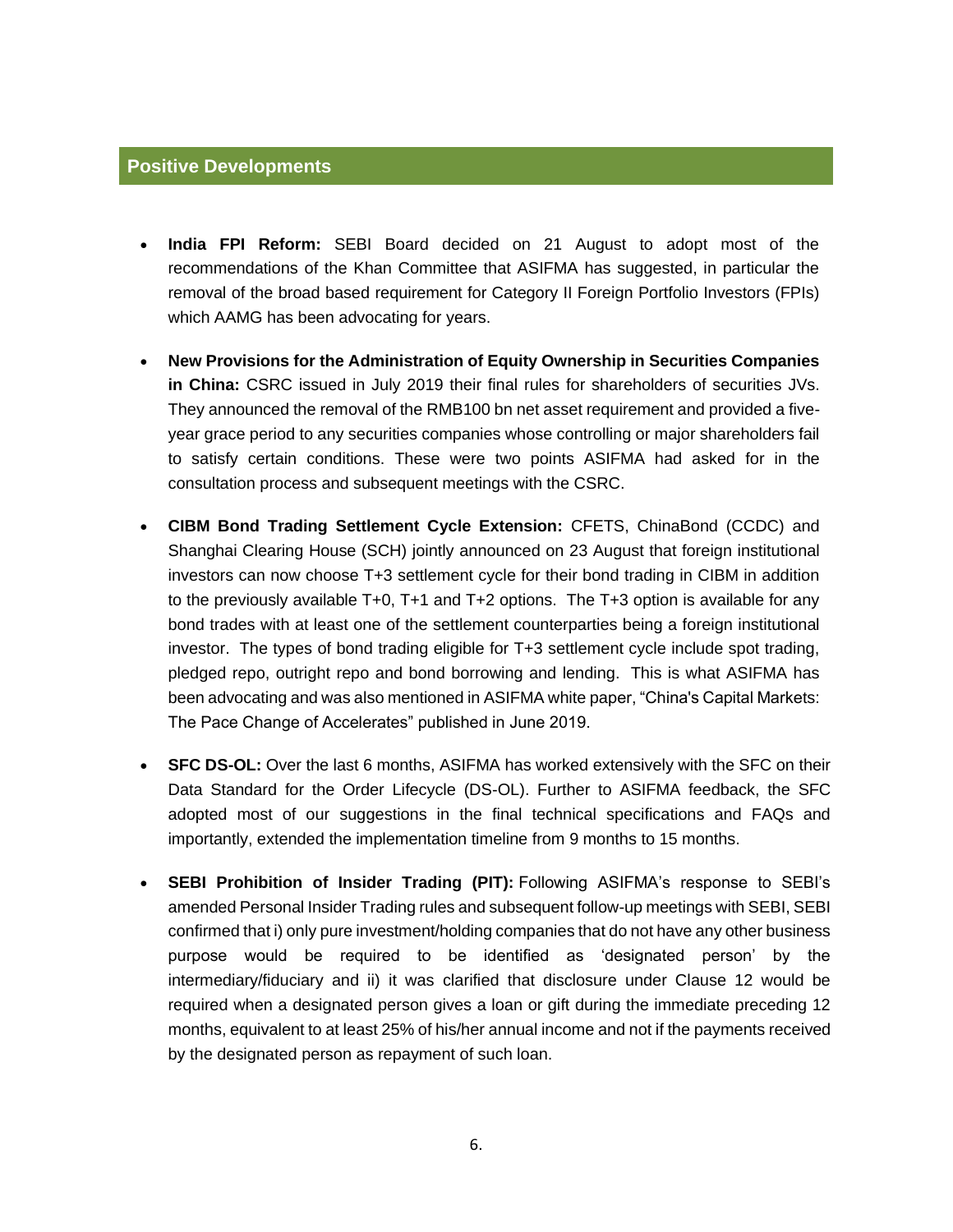- **Potential Annulment of a Trade – Allied Financial / ISSL Case:** Successfully lobbied SEBI/MOF/NCL to uphold settlement obligations for the Allied Financial / ISSL F&O transactions frozen by the courts due to allegations of fraud, and not allowing for the annulment of the trades.
- **Implementation of Requirements for Distribution of Debt Instruments with Loss Absorption Features in Hong Kong:** Successfully advocated for the delay of the implementation of the HKMA's circular on Distribution of Debt Instruments with Loss Absorption Features and Related Products from 6 April to 31 December 2019. ASIFMA also successfully advocated for HKMA to grant exemptions for PIs and exempt RIs dealing with Institutional PIs and Corporate PIs from the enhanced investor protection measures. These measures are subject to making other adequate disclosure of relevant material information of the product, as covered in the SFC's Code of Conduct.
- **ASIFMA CCDC Event:** ASIFMA organized a CCDC event in Hong Kong on 5 July. It was a very well-attended event with around 70 ASIFMA members attending. CCDC presented the most updated information regarding CIBM direct and bond connect to members/offshore investors.
- **Industry Meeting with Bank Negara Malaysia:** Together with the Financial Market Association of Malaysia (FMAM), ASIFMA hosted an industry-led meeting with the Bank Negara Malaysia (BNM) team on the topic of "MYR – Access and Liquidity" on 19 August. The meeting was simultaneously held in the offices of Standard Chartered in Hong Kong, Singapore and Kuala Lumpur. The BNM Assistant Governor Norzila Abdul Aziz attended the event in Kuala Lumpur.
- **HKEX China Fixed Income Index Inclusion WG:** Participated in the first HKEX China Fixed Income Index Inclusion WG meeting on 25 July and continue to work with industry practitioners as well as regulator authorities to identify and tackle the issues that have been hindered further CIBM opening up.
- **India FPI reform:** SEBI Board decided on 21 August to adopt most of the recommendations of the Khan Committee that ASIFMA has suggested, in particular the removal of the broad based requirement for Category II Foreign Portfolio Investors (FPIs) which AAMG has been advocating for years.
- **Expansion of China onshore activities:**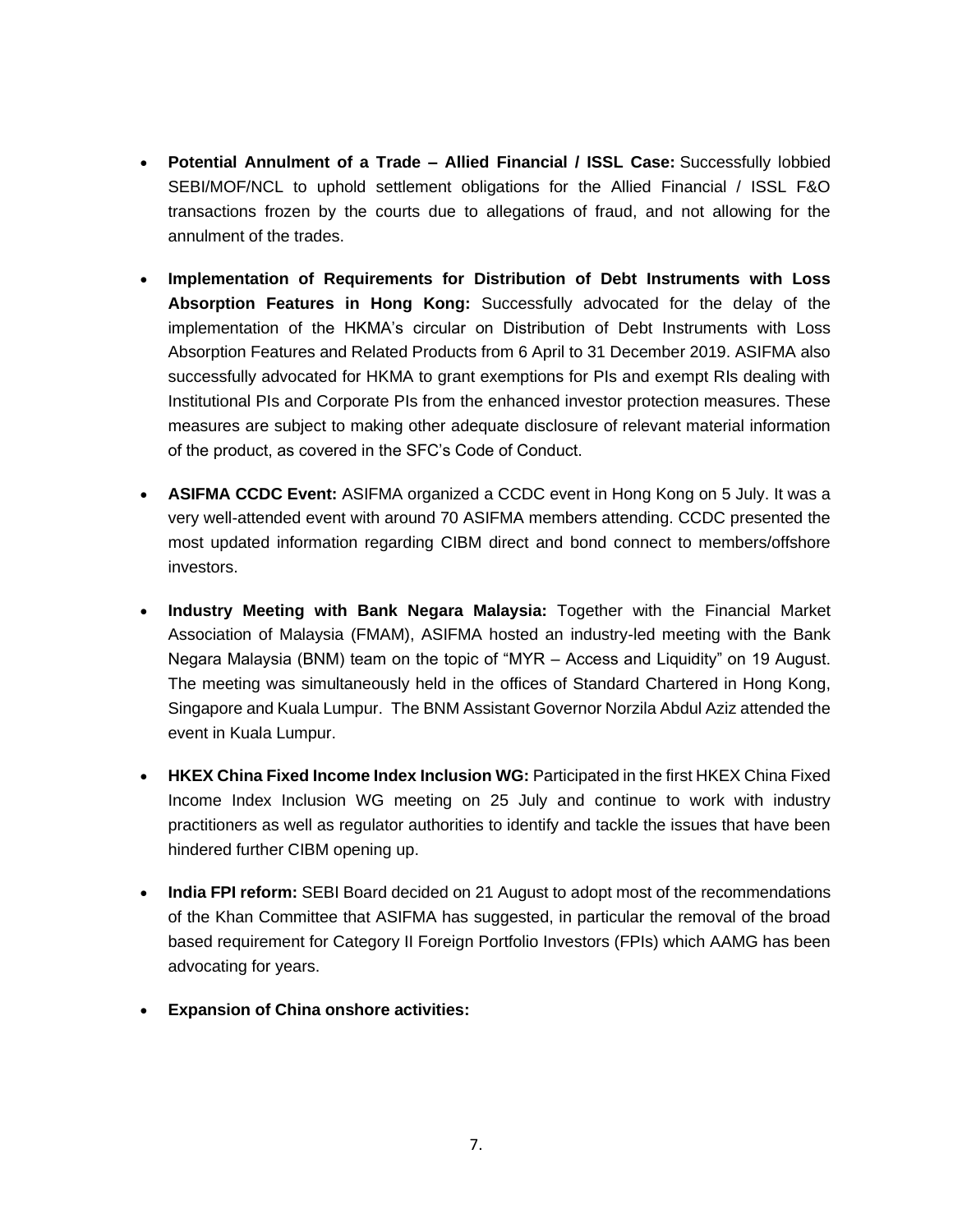- Wholly foreign-owned private fund management companies (PFM WFOEs) are now allowed to (a) provide investment advisory services to third parties, (b) invest through the southbound Stock Connect, (c) convert directly to a public fund management company (FMC) when 100% foreign ownership is allowed next year, all of which AAMG has been advocating over the past few years.
- − CSRC draft QFII/RQFII regulations in January 2019 propose to allow QFII/RQFII to seed the funds of its PFM affiliate, appoint its PFM affiliate as its onshore investment advisor, and appoint multiple custodians, as well as to include clarification that the QFII clients have beneficial ownership of the assets in QFII accounts, all of which were suggested by AAMG.
- − CSRC announced that the "one control, one participation" policy applies also to foreign owned asset/fund management entities on which AAMG had sought clarification.

**SEE ALL ASIFMA [SUCCESSES](https://t.e2ma.net/click/pgl3zc/5sh94s/1ldiqm)**

### **Latest Publications**



# **[ASIFMA Technology-Neutral Principles for Virtual Data](https://t.e2ma.net/click/pgl3zc/5sh94s/heeiqm)  [Storage](https://t.e2ma.net/click/pgl3zc/5sh94s/heeiqm)**

#### **June 2019**

ASIFMA published this set of technology-neutral principles with the aim to help ensure that financial regulators can continue to exercise their data gathering powers in relation to virtually stored data as much as reasonably and realistically possible as if they were exercising those powers against physically stored data within their home jurisdictions and at the same time, provide meaningful guidance to regulated firms about how they should structure, operate and govern virtual storage to comply with relevant regulations.

**SEE ALL ASIFMA [PUBLICATIONS](https://t.e2ma.net/click/pgl3zc/5sh94s/x6eiqm)**

**Recent Consultation Responses**

**Consultation:** Consultation on Khan Report on FPI Regulations **Regulator(s):** SEBI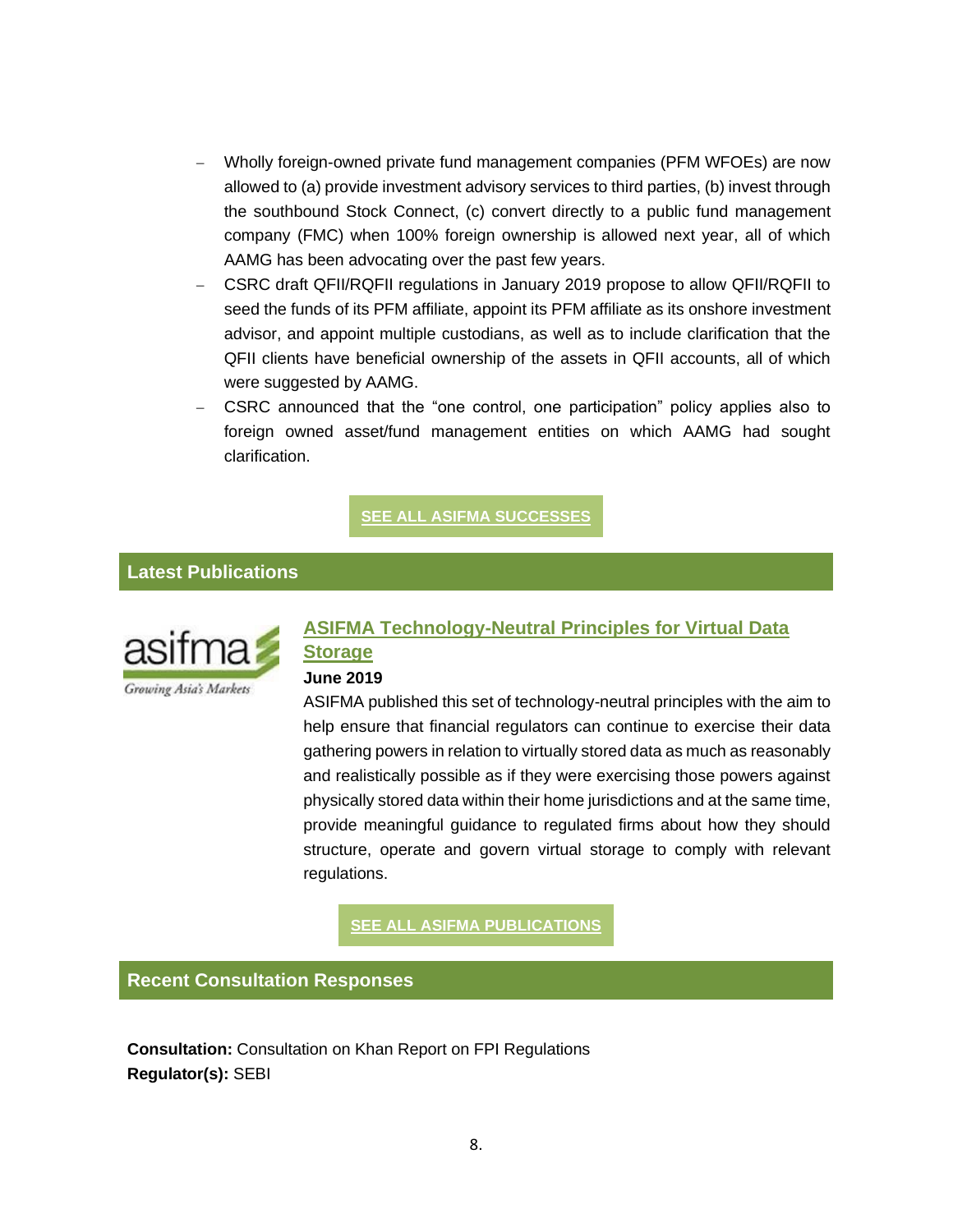**Jurisdiction:** India **Due Date:** 14-Jun-19 **Relevant Committee(s):** India Forum **Relevant Working Groups:** AAMG India WG [Link](https://t.e2ma.net/click/pgl3zc/5sh94s/dzfiqm)

**Consultation:** ASIFMA Feedback re Proposed Changes to Weights and Selection of Stocks in the NIFTY 50 Index **Regulator(s):** NSE **Jurisdiction:** India **Due Date:** 21-Jun-19 **Relevant Committee(s):** Equities Committee and India Equities Steerco **[Link](https://t.e2ma.net/click/pgl3zc/5sh94s/trgiqm)** 

**Consultation:** Consultation on Evaluation of too-big-to-fail reforms terms of reference **Regulator(s):** Financial Stability Board (FSB) **Jurisdiction:** International **Due Date:** 21-Jun-19 **Relevant Committee(s):**Public Policy Committee **Relevant Working Groups:** Recovery and Resolution WG [Link](https://t.e2ma.net/click/pgl3zc/5sh94s/9jhiqm) (submitted through GFMA)

**Consultation:** Consultation on Measures on Review of Data Security (also referred to as Network Security) **Regulator(s):** CAC **Jurisdiction:** China **Due Date:** 24-Jun-19 **Relevant Committee(s):**Public Policy Committee **Relevant Working Groups:** Cybersecurity and Data WG [Link](https://t.e2ma.net/click/pgl3zc/5sh94s/pciiqm) (submitted through GFMA)

**Consultation:** Consultation on Measures for Cybersecurity Review **Regulator(s):** CAC **Jurisdiction:** China **Due Date:** 24-Jun-19 **Relevant Committee(s):**Public Policy Committee **Relevant Working Groups:** Cybersecurity and Data WG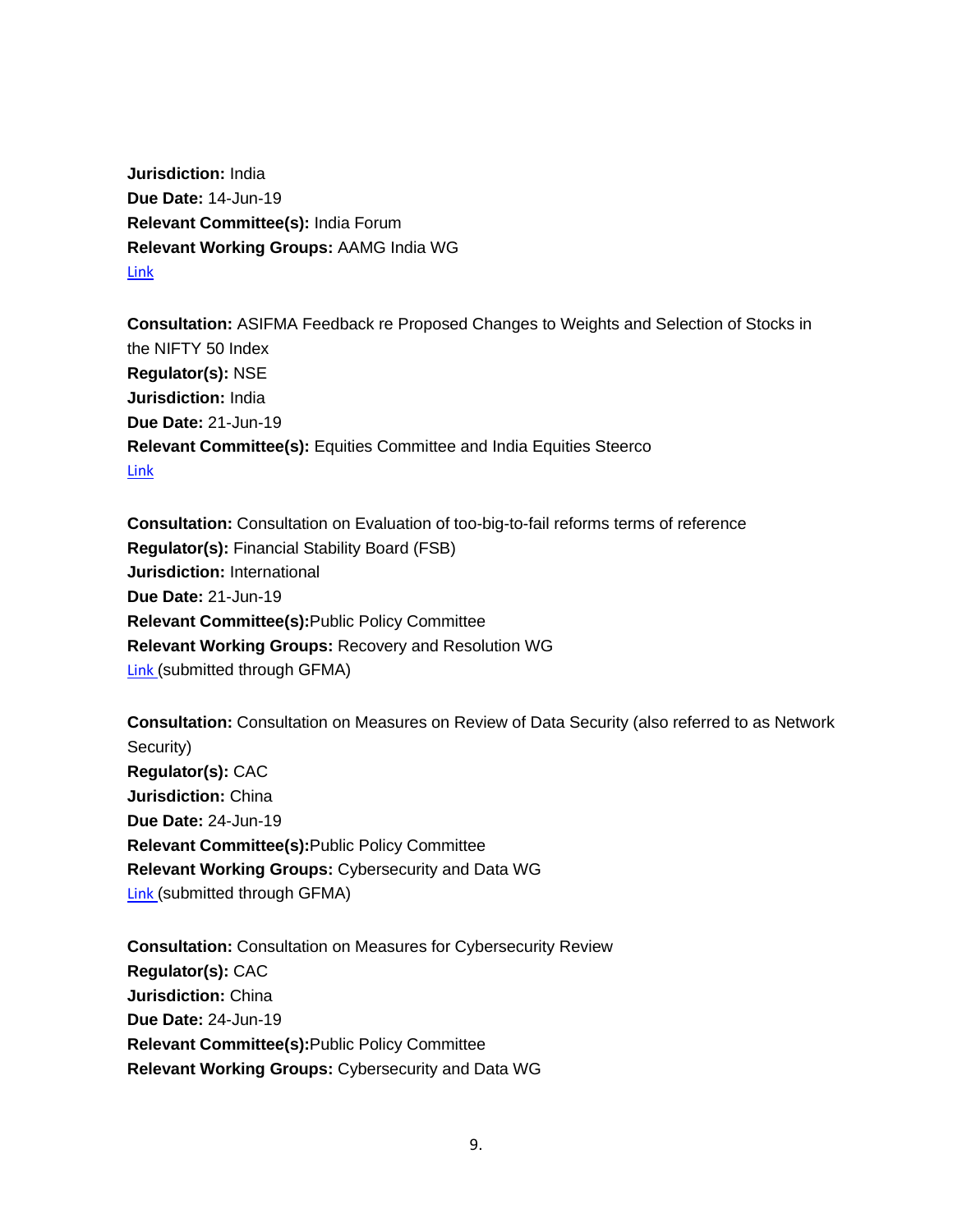[Link](https://t.e2ma.net/click/pgl3zc/5sh94s/54iiqm) (submitted through GFMA)

**Consultation:** Consultation on Proposed Implementation of the Final Basel III Reforms in Singapore **Regulator(s):** Monetary Authority of Singapore (MAS) **Jurisdiction:** Singapore **Due Date:** 8-Jul-19 **Relevant Committee(s):**Public Policy Committee **Relevant Working Groups:** Prudential WG [Link](https://t.e2ma.net/click/pgl3zc/5sh94s/lxjiqm)

**Consultation:** Consultation on Measures for Personal Information Outbound Transfer **Regulator(s):** CAC **Jurisdiction:** China **Due Date:** 13-Jul-19 **Relevant Committee(s):**Public Policy Committee **Relevant Working Groups:** Cybersecurity and Data WG [Link](https://t.e2ma.net/click/pgl3zc/5sh94s/1pkiqm)

**Consultation:** Introduction of Sectoral Weight Caps and Surveillance Related Parameters Imposed by Stock Exchanges for Selection of Stocks in NIFTY 50 Index **Regulator(s):** NSE **Jurisdiction:** India **Due Date:** 21-Jul-19 **Relevant Committee(s):** India Equities Steerco and Equities Committee [Link](https://t.e2ma.net/click/pgl3zc/5sh94s/hiliqm)

**Consultation:** FSB Consultation on Public Disclosures of Resolution Planning and Resolvability; Consultation on Solvent Wind-down of Derivative and Trading Portfolios **Regulator(s):** Financial Stability Board (FSB) **Jurisdiction:** International **Due Date:** 2-Aug-19 **Relevant Committee(s):**Public Policy Committee **Relevant Working Groups:** Recovery and Resolution WG (submitted through GFMA)

**Consultation:** MEITY request for additional comments on Personal Data Protection Bill (PDPB)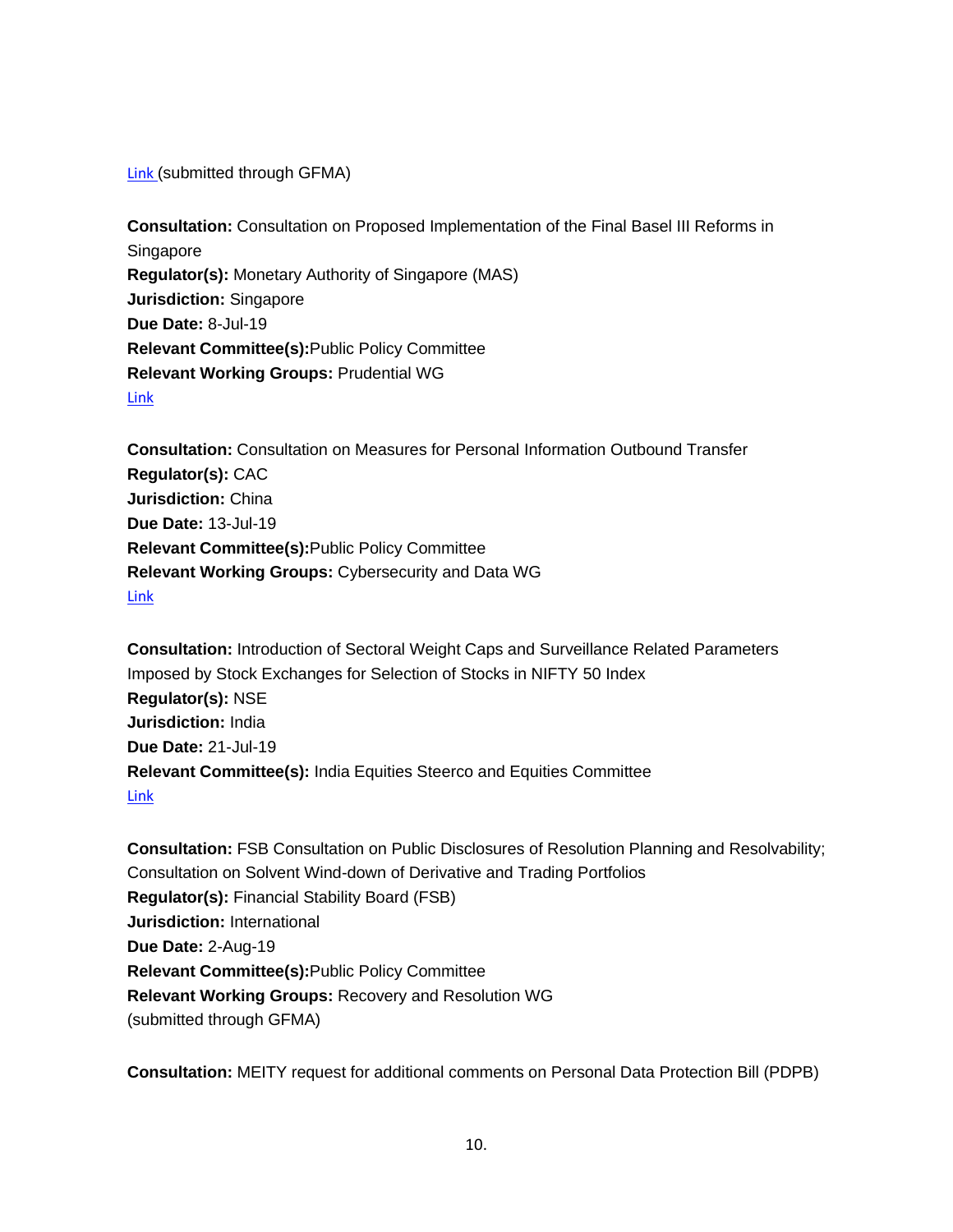**Regulator(s):** MEITY **Jurisdiction:** India **Due Date:** 25-Aug-19 **Relevant Committee(s):**Public Policy Committee **Relevant Working Groups:** Cybersecurity and Data WG [Link](https://t.e2ma.net/click/pgl3zc/5sh94s/xamiqm)

**Consultation:** CSRC's Consultation on Administrative Measures for Securities Brokerage **Businesses Regulator(s):** CSRC **Jurisdiction:** China **Due Date:** 26-Aug-19 **Relevant Committee(s):** Equities Committee, Post Trade Committee **Relevant Working Groups:** China Equities WG [Link](https://t.e2ma.net/click/pgl3zc/5sh94s/d3miqm)

**ASIFMA Response to MAS Consultation Paper on [Requirements](https://www.asifma.org/wp-content/uploads/2019/09/20190905-asifma-response-to-mas-consultation-paper-on-requirements-on-controls-against-market-abuse.pdf) on Controls Against Market Abuse SEPTEMBER 2019**

**ASIFMA Submission to CSDC [Consultation](https://www.asifma.org/wp-content/uploads/2019/09/2019.9.20_asifmaqfiirqfii.pdf) re QFII/RQFII Registration and Settlement Rules SEPTEMBER 2019**

**ASIFMA response on HKMA's Revised Draft of the [Supervisory](https://www.asifma.org/wp-content/uploads/2019/10/asifma-response-to-hkmas-revised-spm-module-re-1-f20191011.pdf) Policy Manual (SPM) Module RE-1 on ["Recovery](https://www.asifma.org/wp-content/uploads/2019/10/asifma-response-to-hkmas-revised-spm-module-re-1-f20191011.pdf) Planning" OCTOBER 2019**

**[ASIFMA-ISDA](https://www.asifma.org/wp-content/uploads/2019/10/isda-asifma-hkma-frtb-consultation-response_final_300919.pdf) response to HKMA consultation on market risk (FRTB) OCTOBER 2019**

**SEE ALL [CONSULTATION](https://t.e2ma.net/click/pgl3zc/5sh94s/tvniqm) RESPONSES**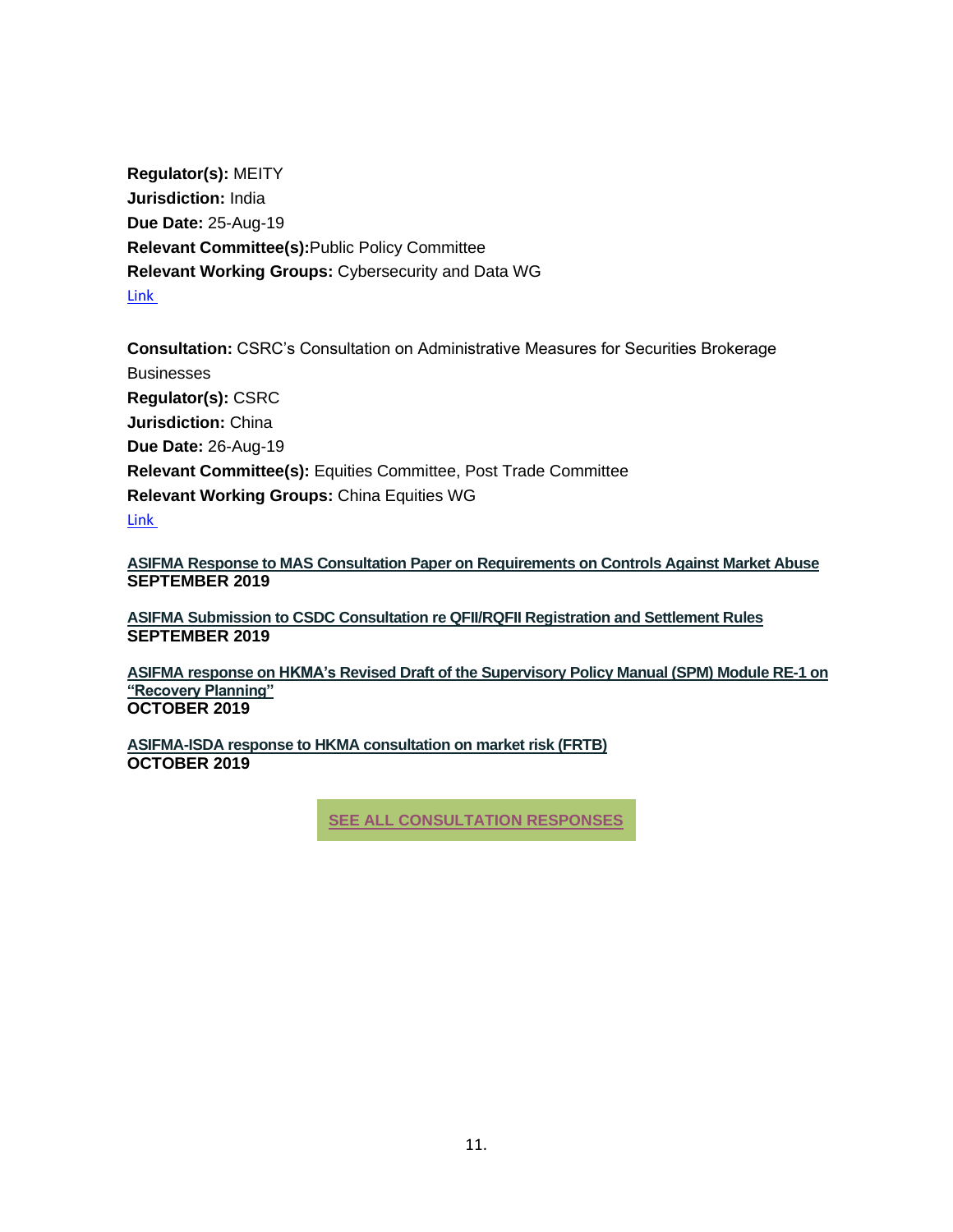

# **[ASIFMA 9th China Capital Markets Conference](https://t.e2ma.net/click/pgl3zc/5sh94s/58piqm)**

#### **29 November 2019, Hong Kong**

This event brings together high-level regulators, ASIFMA members and their clients, issuers and treasurers, invited guests of both sell side and buy side to discuss key China capital market developments. Topics will be across China macro, fixed income, FX, equities, regulatory and asset management aspects. Attendees will participate in both interactive and networking sessions.

# **Media Advocacy**

**Bloomberg**: [A \\$3.4 Billion Hedge Fund Is Let Down by Japan on Foreign Buying Rules](https://www.bloomberg.com/news/articles/2019-10-14/a-3-4-billion-hedge-fund-let-down-by-japan-on-foreign-buying) - 15 October 2019

**[Economic Times:](https://t.e2ma.net/click/pgl3zc/5sh94s/l94iqm)** [ASIFMA quoted in story "Withdraw higher surcharge on debt instruments also: FPIs" -](https://t.e2ma.net/click/pgl3zc/5sh94s/115iqm) 29 [August 2019](https://t.e2ma.net/click/pgl3zc/5sh94s/115iqm)

**[Regulation Asia:](https://t.e2ma.net/click/pgl3zc/5sh94s/hu6iqm)** [ASIFMA quoted in story "China Allows Foreign Investors to Use T+3 Bond Settlement" -](https://t.e2ma.net/click/pgl3zc/5sh94s/xm7iqm) 26 [August 2019](https://t.e2ma.net/click/pgl3zc/5sh94s/xm7iqm)

**[Economic Times:](https://t.e2ma.net/click/pgl3zc/5sh94s/df8iqm)** [ASIFMA quoted in story "Market players oppose NSE's plan on sectoral caps](https://t.e2ma.net/click/pgl3zc/5sh94s/t78iqm) - 6 August [2019](https://t.e2ma.net/click/pgl3zc/5sh94s/t78iqm)

**[BloombergQuint:](https://t.e2ma.net/click/pgl3zc/5sh94s/9z9iqm)** [ASIFMA quoted in story "India's Tax Hike On Super Rich Will Lead To FPI Outflows, Says](https://t.e2ma.net/click/pgl3zc/5sh94s/psajqm)  Asifma" - [25 July 2019](https://t.e2ma.net/click/pgl3zc/5sh94s/psajqm)

**Economic Times:** ASIFMA quoted in story "Question of trust: Government seeks info on FPI origins from Sebi" - 12 July 2019

**[Global Investor:](https://t.e2ma.net/click/pgl3zc/5sh94s/5kbjqm)** ASIFMA quoted in [story "EU BMR obstacles for third countries persist](https://t.e2ma.net/click/pgl3zc/5sh94s/ldcjqm) – Asifma" - 22 July [2019](https://t.e2ma.net/click/pgl3zc/5sh94s/ldcjqm)

**Economic Times:** [ASIFMA quoted in story "Question of trust: Government seeks info on FPI origins from Sebi" -](https://t.e2ma.net/click/pgl3zc/5sh94s/15cjqm) [12 July 2019](https://t.e2ma.net/click/pgl3zc/5sh94s/15cjqm)

**[Thomson Reuters:](https://t.e2ma.net/click/pgl3zc/5sh94s/hydjqm)** [ASIFMA quoted in story "Foreign investors' lobby group asks India to reconsider high](https://t.e2ma.net/click/pgl3zc/5sh94s/xqejqm)  [taxes" -](https://t.e2ma.net/click/pgl3zc/5sh94s/xqejqm) 12 July 2019